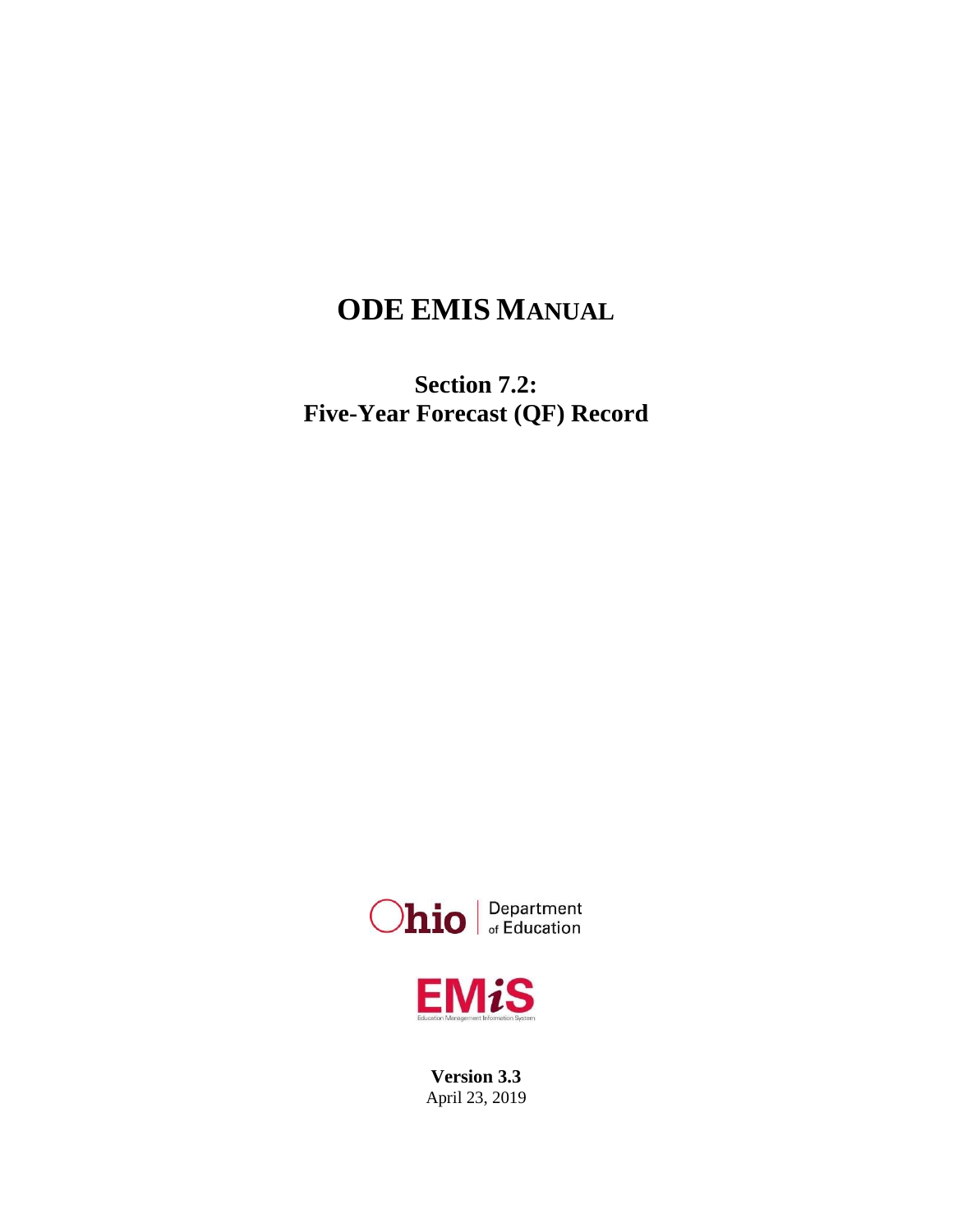# <span id="page-1-0"></span>**REVISION HISTORY**

The revision history sections of the EMIS Manual provide a means for readers to easily navigate to the places where updates have occurred. Significant changes and updates are indicated through red text for additions and strikethroughs for deletions. Minor changes—such as typos, formatting, and grammar corrections or updates—are not marked.

| <b>Version</b>                         | Date             | <b>Effective Date</b> | Change #  | <b>Description</b>                               |
|----------------------------------------|------------------|-----------------------|-----------|--------------------------------------------------|
|                                        |                  | (FY & Data Set)       |           |                                                  |
|                                        | 4/23/19          | <b>FY19</b>           | 67384     | Added 7.020 Ending Cash Balance to Table 5.      |
|                                        | 4/23/19          | <b>FY19</b>           | 67342     | Forecast line item removal; six lines removed.   |
| $\frac{3.3}{3.3}$<br>$\frac{3.3}{3.2}$ | 7/2/18           | <b>FY19</b>           | <u>NA</u> | Posted for FY19.                                 |
| $\overline{3.1}$                       | 12/28/17 FY18    |                       | <b>NA</b> | No FY18 changes.                                 |
| 3.0                                    | 9/12/17          | <b>FY17</b>           | <b>NA</b> | No FY17 changes.                                 |
| 2.1                                    | 4/5/16           | FY16                  | <b>NA</b> | Added Coming Changes section.                    |
| 2.0                                    | $12/16/15$ FY15P |                       | <b>NA</b> | Updated language to reflect shift from reporting |
|                                        |                  |                       |           | periods to FY15 reporting.                       |

# <span id="page-1-1"></span>**COMING CHANGES**

The coming changes sections of the EMIS Manual provide a means to share with the field currently known information about upcoming changes. The final details of these changes have not all been determined at this time, however, those currently known are included here. Once all relevant details of the change(s) are known, the main text of the EMIS Manual section will be updated and the change(s) will be removed from this list.

*At this time, there are no additional FY18 EMIS changes known to impact the Five-Year Forecast (QF) Record.*

The EMIS Manual is a living document, and each fiscal year's version is updated throughout the school year. For information regarding specific known changes that may impact the elements in this section, see the appropriate FY Change Information document on the EMIS Manual webpage.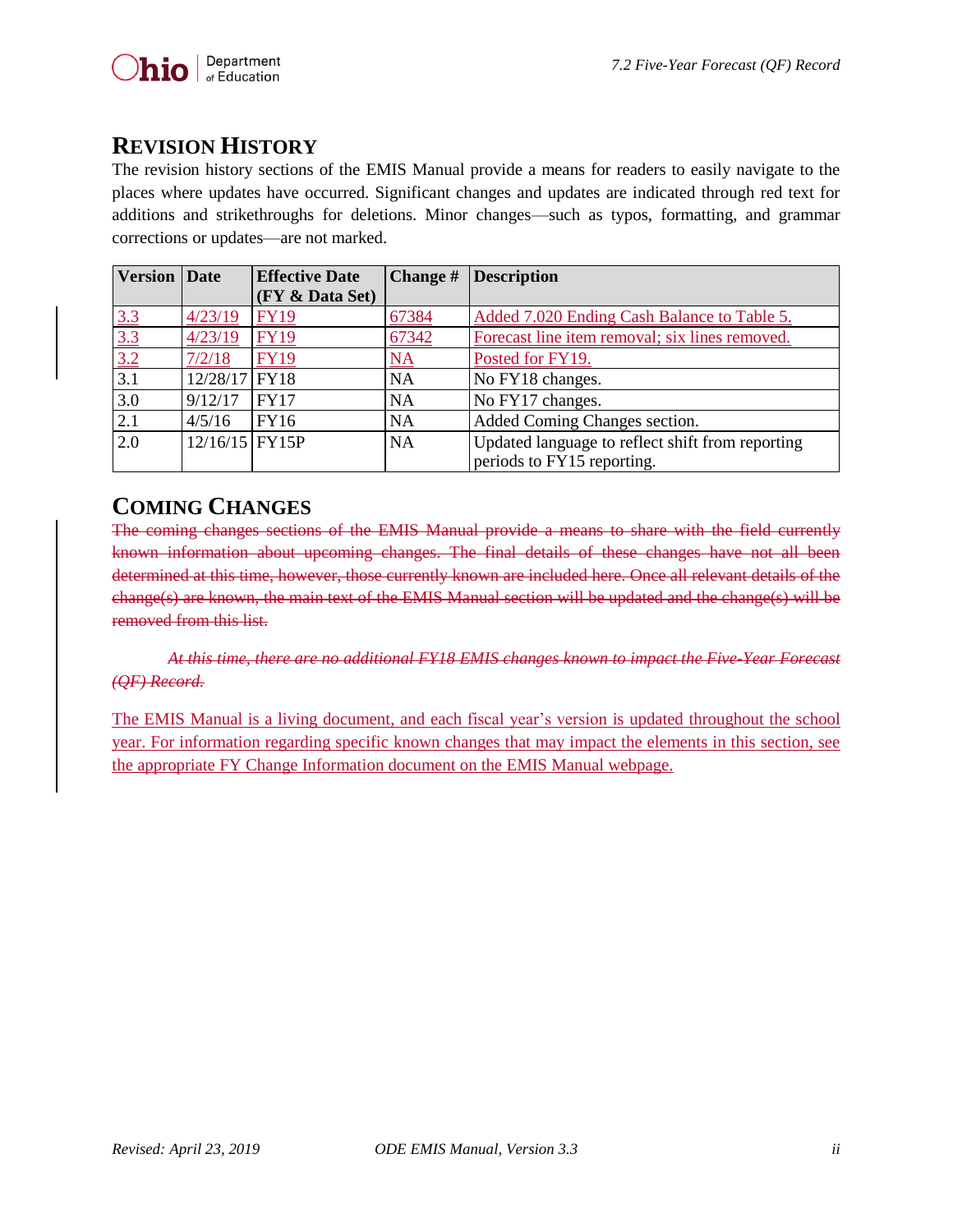# <span id="page-2-0"></span>**TABLE OF CONTENTS**

| $\emph{Average Annual Change (QF070)} \label{prop:1} \normalsize \textit{Average Annual Change (QF070)} \normalsize \textit{} \normalsize \textit{} \normalsize \textit{} \normalsize \textit{} \normalsize \textit{} \normalsize \textit{} \normalsize \textit{} \normalsize \textit{} \normalsize \textit{} \normalsize \textit{} \normalsize \textit{} \normalsize \textit{} \normalsize \textit{} \normalsize \textit{} \normalsize \textit{} \normalsize \textit{} \normalsize \textit{} \normalsize \textit{} \$ |  |
|------------------------------------------------------------------------------------------------------------------------------------------------------------------------------------------------------------------------------------------------------------------------------------------------------------------------------------------------------------------------------------------------------------------------------------------------------------------------------------------------------------------------|--|
|                                                                                                                                                                                                                                                                                                                                                                                                                                                                                                                        |  |
|                                                                                                                                                                                                                                                                                                                                                                                                                                                                                                                        |  |
|                                                                                                                                                                                                                                                                                                                                                                                                                                                                                                                        |  |
|                                                                                                                                                                                                                                                                                                                                                                                                                                                                                                                        |  |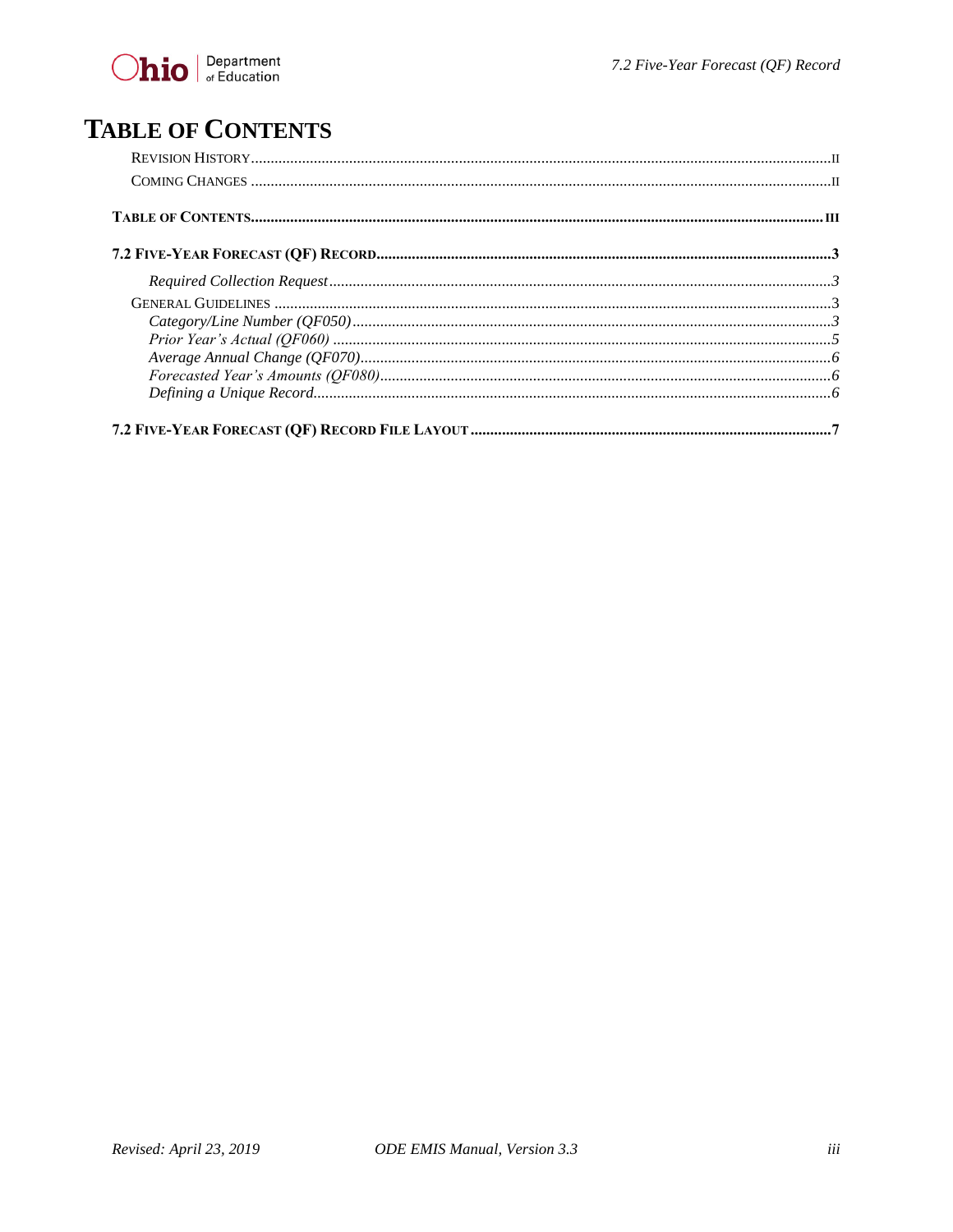# <span id="page-3-0"></span>**7.2 FIVE-YEAR FORECAST (QF) RECORD**

### <span id="page-3-1"></span>*Required Collection Request*

The Five-Year Forecast (QF) Record is to be reported in the Five-Year Forecast (P) Collection Request.

## <span id="page-3-2"></span>**GENERAL GUIDELINES**

## <span id="page-3-3"></span>*Category/Line Number (QF050)*

The Category/Line Number field is a code value that indicates the line on the financial forecast. Lines must be included for each line (row) of the forecast. The line number is expressed as a decimal number (99.999). The whole number indicates the major section of the forecast and the decimal portion indicates the line within the section.

The tables below contain the line numbers permitted in the forecast. Where applicable, the table indicates the corresponding USAS Revenue or Object codes or the instructions for calculating the subtotal lines.

| LAME L. REVENUE                                            |                                                             |  |  |  |
|------------------------------------------------------------|-------------------------------------------------------------|--|--|--|
| Line $\#$ Description                                      | <b>Revenue Codes</b>                                        |  |  |  |
| 1.010 General Property Tax (Real Estate) 1110 through 1119 |                                                             |  |  |  |
| 1.020 Tangible Personal Property Tax                       | 1120                                                        |  |  |  |
| 1.030 Income Tax                                           | 1130                                                        |  |  |  |
| 1.035 Unrestricted Grants-in-Aid                           | All 3100's except 3130                                      |  |  |  |
| 1.040 Restricted Grants-in-Aid                             | All 3200's                                                  |  |  |  |
| 1.045 Restricted Federal Grants-in-Aid                     | Captured as receipts to funds 532 and 504                   |  |  |  |
| 1.050 Property Tax Allocation                              | 3130                                                        |  |  |  |
| 1.060 All Other Operating Revenue                          | All other receipt codes except 1931, 1933, 1940, 1950, 5100 |  |  |  |
|                                                            | and 5200                                                    |  |  |  |
| 1.070 Total Revenue                                        | Total lines 1.010 Through 1.060                             |  |  |  |

### **Table 1. Revenue**

#### **Table 2. Other Financing Sources**

| Line # Description                                    | <b>Revenue Codes</b>                  |
|-------------------------------------------------------|---------------------------------------|
| 2.010 Proceeds From Sale of Notes                     | 1940                                  |
| 2.020 State Emergency Loans & Advancements (Approved) | 1950                                  |
| 2.040 Operating Transfers-In                          | 5100                                  |
| 2.050 Advances-In                                     | 5200                                  |
| 2.060 All Other Financing Sources                     | 1931, 1933 & all 5000's except 5100 & |
|                                                       | 5200                                  |
| 2.070 Total Other Financing Sources                   | Total of lines 2.010 through 2.060    |
| 2.080 Total Revenue and Other Financing Sources       | Total of lines 1.070 & 2.070          |

#### **Table 3. Expenditures**

| Line $#$ Description                                                | <b>Object Codes</b> |
|---------------------------------------------------------------------|---------------------|
| 3.010 Personal Services - Employee Salaries & Wages 100 Through 199 |                     |
| 3.020 Employees' Retirement and Insurance Benefits 200 Through 299  |                     |
| 3.030 Purchased Services                                            | 400 Through 499     |
| 3.040 Supplies and Materials                                        | $500$ Through 599   |
| 3.050 Capital Outlay                                                | 600 Through 799     |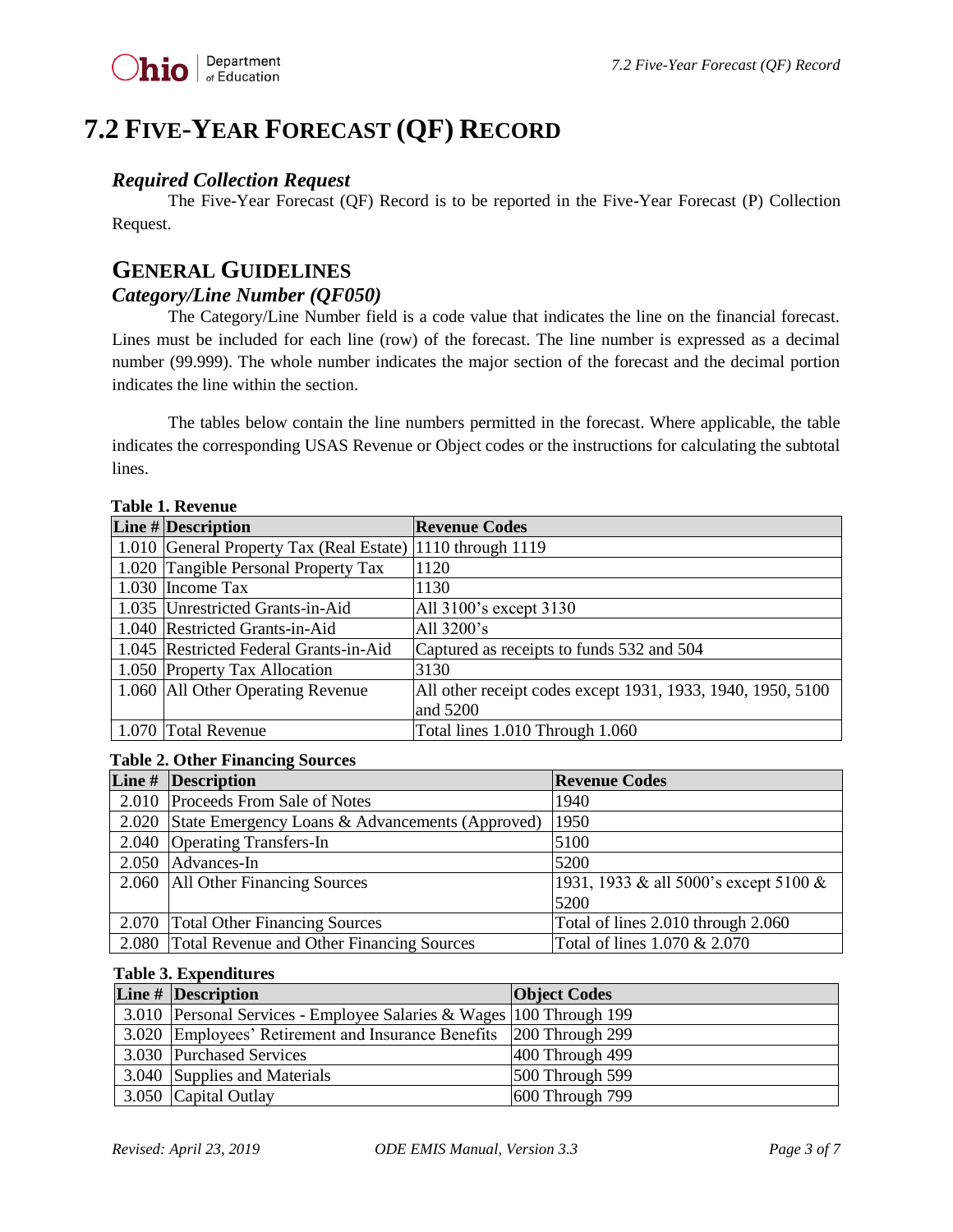| Line # Description                                | <b>Object Codes</b>                     |
|---------------------------------------------------|-----------------------------------------|
| 3.060 Intergovernmental                           | Any object with Function 7600 or 7700   |
| 4.010 All Principal (Historical)                  | 810 through 819                         |
| 4.020 Principal-Notes                             | 812 and 813                             |
| 4.030 Principal-State Loans                       | 815                                     |
| 4.040 Principal-State Advancements                | 816                                     |
| 4.050 Principal-HB 264 Loans                      | 814                                     |
| 4.055 Principal - Other                           | 819                                     |
| 4.060 Interest and Fiscal Charges                 | 820 Through 829                         |
| 4.300 Other Objects                               | 840 Through 899                         |
| 4.500 Total Expenditures                          | Total Lines 3.010 Through 3.060 & 4.010 |
|                                                   | Through 4.300                           |
| <b>5.0 Other Financing Uses</b>                   |                                         |
| 5.010 Operational Transfers-Out                   | 910-919                                 |
| 5.020 Advances-Out                                | 920-929                                 |
| 5.030 All Other Financing Uses                    | 930, 940, 941, & 942                    |
| 5.040 Total Other Financing Uses                  | Total of Lines 5.010 Through 5.030      |
| 5.050 Total Expenditures and Other Financing Uses | Total Line 4.500 & 5.040                |

#### **Table 4. Excess of Revenues and Other Financing Sources over (under) Expenditures and Other Financing Uses**

| Line $#$ Description                                              | <b>Object Codes</b>        |
|-------------------------------------------------------------------|----------------------------|
| 6.010 Excess Of Revenues and Other Financing Sources over (under) | Line $2.080$ minus $5.050$ |
| Expenditures and Other Financing Uses                             |                            |

#### **Table 5. Cash Balance July and Ending Cash Balance**

| Line $#$ Description                                                                         | <b>Object Codes</b>    |
|----------------------------------------------------------------------------------------------|------------------------|
| 7.010 Cash Balance July 1 - Excluding Proposed Renewal/Replacement and Prior year line 7.020 |                        |
| New Levies                                                                                   |                        |
| 7.020 Cash Balance June 30 – Excluding Proposed Renewal/Replacement                          | Line $6.010$ plus line |
| and New Levies                                                                               | 7.010                  |

#### **Table 6. Estimated Encumbrances June 30**

| Line $#$ Description                 | <b>Object Codes</b> |
|--------------------------------------|---------------------|
| 8.010 Estimated Encumbrances June 30 |                     |

#### **Table 7. Reservation of Fund Balance**

|            | Line $#$ Description                       | <b>Object Codes</b>                |
|------------|--------------------------------------------|------------------------------------|
|            | 9.010 Textbook and Instructional Materials |                                    |
|            | 9.020 Capital Improvements                 |                                    |
|            | 9.030 Budget Reserve                       |                                    |
| 9.040 DPIA |                                            |                                    |
|            | 9.045 Fiscal Stabilization                 |                                    |
|            | 9.050 Debt Service                         |                                    |
|            | 9.060 Property Tax Advances                |                                    |
| 9.070      | <b>Bus Purchases</b>                       |                                    |
|            | 9.080 Subtotal                             | Total of lines 9.010 through 9.070 |

#### **Table 8. Fund Balance June 30 for Certification of Appropriations**

| Line $#$ Description                                                                                 | <b>Object Codes</b> |
|------------------------------------------------------------------------------------------------------|---------------------|
| 10.010 Fund Balance June 30 For Certification of Appropriations Line 7.020 – Line 8.010 – Line 9.080 |                     |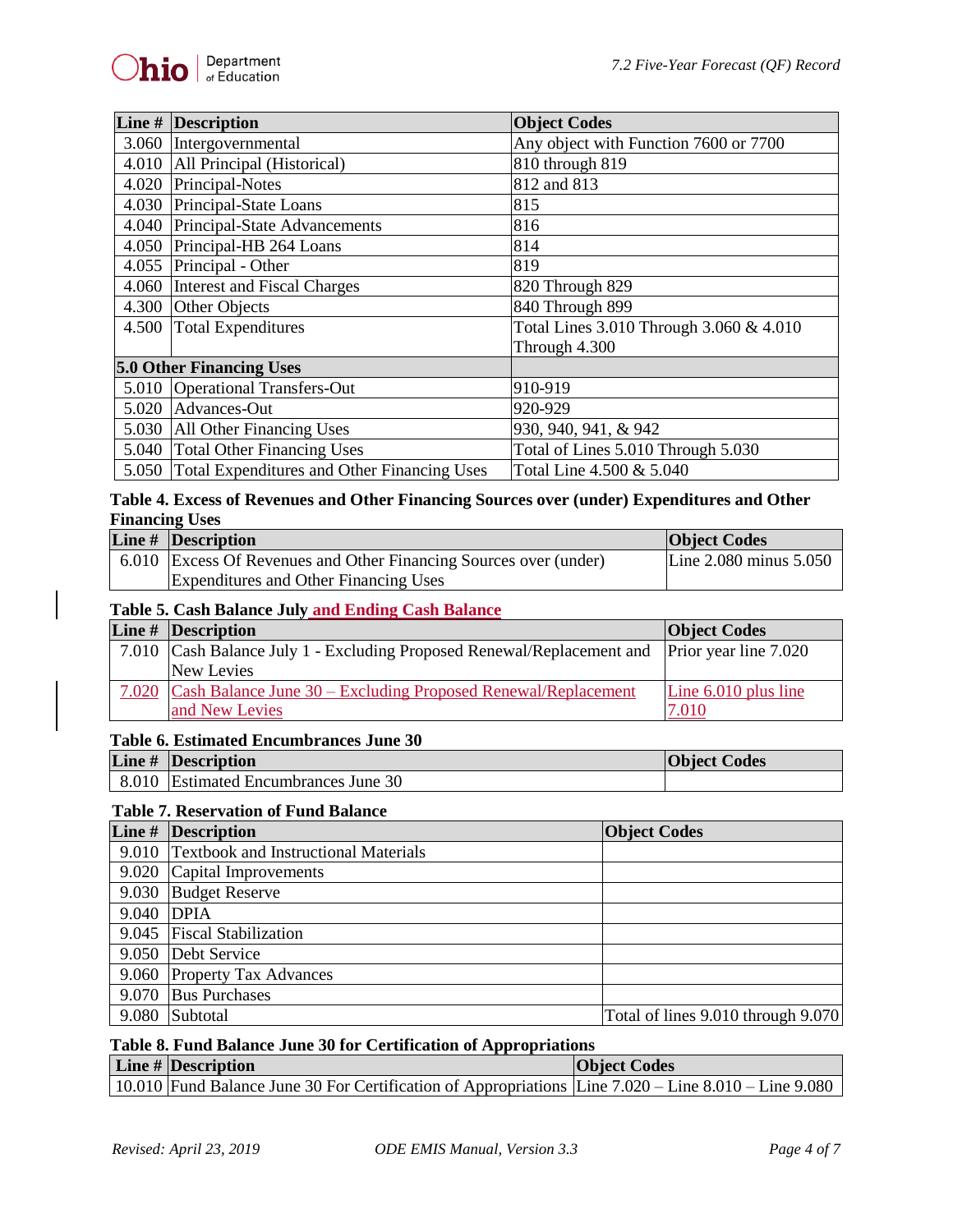#### **Table 9. Revenue from Replacement / Renewal Levies**

| Line $#$ Description                                                                            | <b>Object Codes</b>           |
|-------------------------------------------------------------------------------------------------|-------------------------------|
| 11.010 Income Tax - Renewal                                                                     |                               |
| 11.020 Property Tax - Renewal or Replacement                                                    |                               |
| 11.300 Cumulative Balance of Replacement/Renewal Levies Previous Yr. Line 11.300 + Current Year |                               |
|                                                                                                 | Line $11.010 +$ Line $11.020$ |

#### **Table 10. Fund Balance June 30 For Certificates of Contracts Salary Schedules, and Other Obligations**

| Line # Description                                                          | <b>Revenue Codes</b>   |
|-----------------------------------------------------------------------------|------------------------|
| 12.010 Fund Balance June 30 For Certificates of Contracts Salary Schedules, | Line $10.010 + 11.300$ |
| and Other Obligations                                                       |                        |

#### **Table 11. Revenue from New Levies**

| Line $\#$ Description     | <b>Revenue Codes</b>                                                                              |
|---------------------------|---------------------------------------------------------------------------------------------------|
| $13.010$ Income Tax -New  |                                                                                                   |
| 13.020 Property Tax – New |                                                                                                   |
|                           | 13.030 Cumulative Balance of New Levies Previous Yr. Line $13.030 +$ Current Year Line $13.010 +$ |
|                           | Line 13.020                                                                                       |

#### **Table 12. Revenue from Future State Advancements**

| <b>Line # Description</b>                     | <b>Revenue Codes</b> |
|-----------------------------------------------|----------------------|
| 14.010 Revenue from Future State Advancements |                      |

#### **Table 13. Unreserved Fund Balance June 30**

| Line # Description |                                        | <b>Object Codes</b>                           |  |
|--------------------|----------------------------------------|-----------------------------------------------|--|
|                    | 15.010 Unreserved Fund Balance June 30 | Line $12.010 +$ Line $13.030 +$ Line $14.010$ |  |

#### **Table 14. ADM Forecasts**

| Line $#$ Description                           |  |
|------------------------------------------------|--|
| 20.010   Kindergarten - ADM count              |  |
| $\vert$ 20.015 $\vert$ Grades 1-12 - ADM count |  |

#### **Table 15. Required Disclosure Items**

Captured as Expenditures from fund 532

| Line#                            | <b>Description</b>                                               |
|----------------------------------|------------------------------------------------------------------|
| 21.010                           | <b>Personal Services SFSF</b>                                    |
| 21,020<br><del>21.020</del>      | <b>Employees Retirement/Insurance Benefits SFSF</b>              |
| 21.030<br><del>21.030</del>      | Durchased Carvices CECE<br><del>r urchased dei vices of of</del> |
| $21 \Omega$<br><del>41.040</del> | <b>Supplies and Materials SFSF</b>                               |
| 21.050                           | <b>Capital Outlay SFSF</b>                                       |
| 21060<br>21.000                  | Total Expanditures SESE<br>TUMI LADUMUMU - DI DI                 |

These forecasts will be reported in the same fields used for the five-year forecasts (Prior Year's Actual, Average Annual Change, Forecasted Year's Amounts), along with a forecast note in the five-year forecast notes field.

### <span id="page-5-0"></span>*Prior Year's Actual (QF060)*

The Prior Years Actual field contains the actual expenditure or revenue for the line number. Each row in the forecast contains three prior year actual values containing the three most recent fiscal years.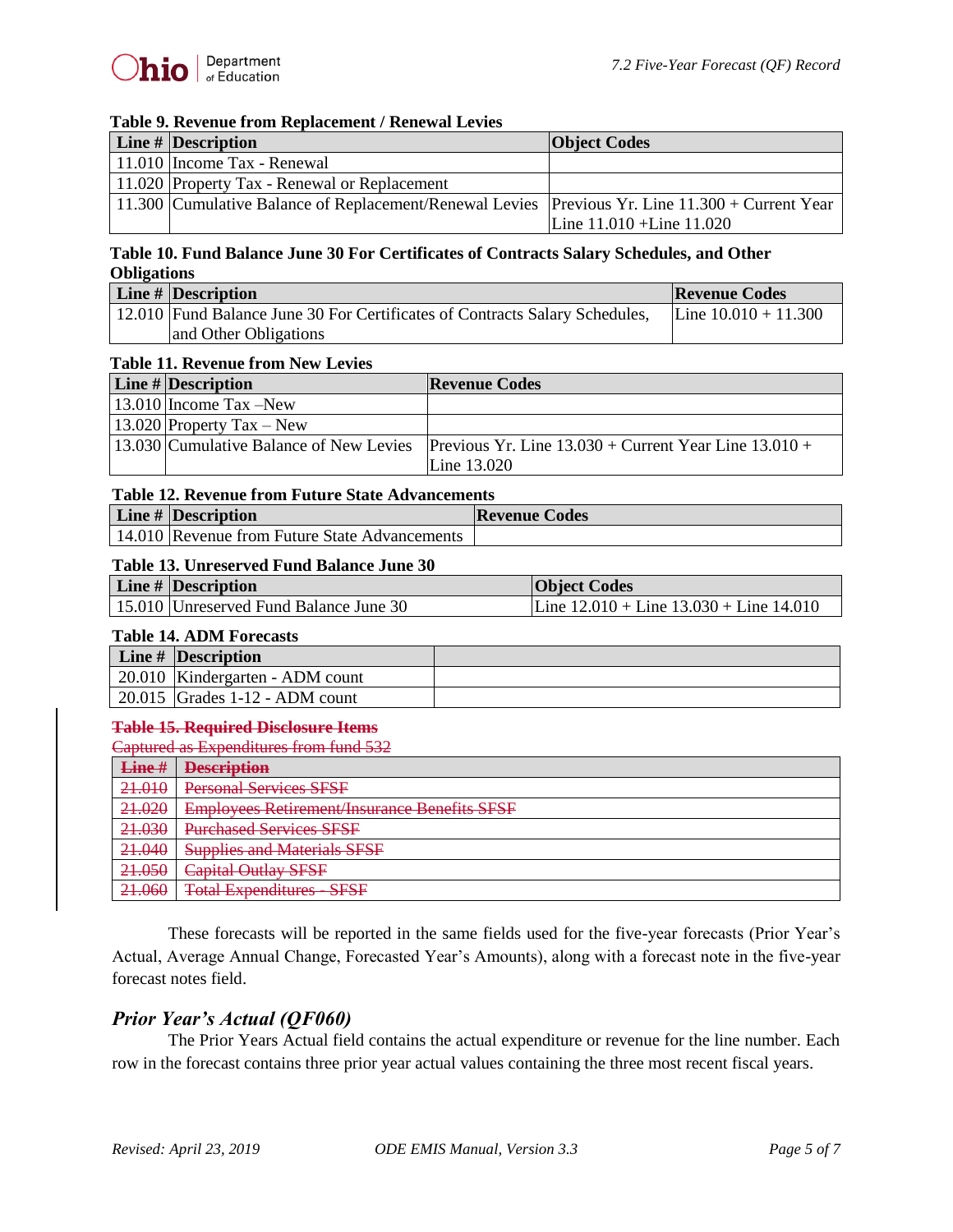

#### <span id="page-6-0"></span>*Average Annual Change (QF070)*

Contains the average annual change between the prior year actual values.  $[(Year 2 - Year 1) +$ (Year 3 - Year 2)] / 2.

### <span id="page-6-1"></span>*Forecasted Year's Amounts (QF080)*

Contains forecasted amounts for the next five fiscal years. The first value is the amount being forecast for the current fiscal year. The remaining four values contain subsequent fiscal year projections.

#### <span id="page-6-2"></span>*Defining a Unique Record*

Each EMIS record has specific fields that must be unique on each row of data reported to ODE. For the Five-Year Forecast (QF) Record, the following field must be unique.

| <b>Required Field</b>        | Number |
|------------------------------|--------|
| Category/Line Number   QF050 |        |